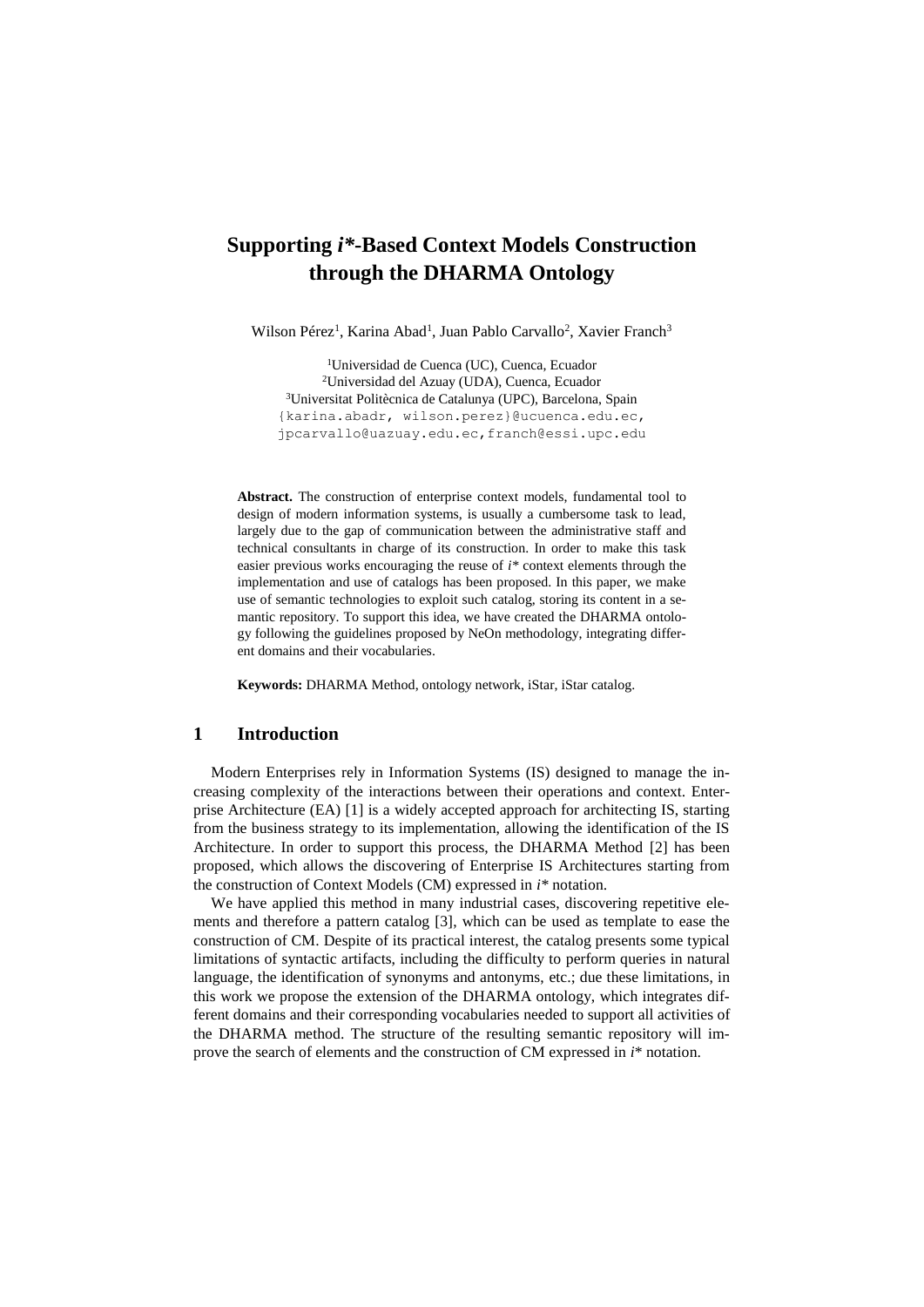This paper is organized as follows. Section 2 presents a background and its related works, section 3 describes the design of the DHARMA ontology; section 4 shows its implementation. Section 5 presents some results and validations of the resulting ontology and finally, section 6 exposes some conclusions and future works.

# **2 Background and Related Works**

This section summarizes previous concepts required to understand the scope of the proposal, we briefly describe the NeOn methodology to support the creation of the ontology network and we also present the DHARMA Method and its activities.

### **2.1 NeOn Methodology**

NeOn Methodology guides the life cycle of an ontology network, which is a collection of interconnected and interrelated ontologies[4]. It is focused in the reuse of existing resources within the domain of interest and also supports the dynamic evolution of the ontology network. NeOn offers i) nine scenarios focused in the reuse of ontological and non-ontological resources, their reengineering and fusion; ii) a glossary of processes and activities involved in the development of an ontology network; and iii) methodological guidelines to support various processes and activities. This methodology is also supported by a tool (NeOn toolkit), which provides some methods and software complements to manage the knowledge enclosed by each scenario [4].

#### **2.2 The DHARMA Method**

The DHARMA Method (Discovering Hybrid ARchitectures by Modelling Actors) [2] allows the definition of Systems Architecture (SA) by modelling the organization and its environment using the *i\** framework. This method is sustained in i) Porter's five market forces [5], designed to reason about potential strategies and to help with the analysis of the influence of context forces; ii) Porter's Value Chain, which encompasses primary and support activities. The DHARMA Method is structured by four activities:

**Activity 1: Modelling the Enterprise Context.** The organization and its strategy are carefully analyzed, to identify its role inside the context. As result, social dependencies are identified and included in the organization CM.

**Activity 2: Modelling the Environment of the System.** This activity proposes the introduction of an IS to-be inside the organization and analyzes its impact over the elements identified in activity 1.

**Activity 3: Decomposition of system goals and identification of system actors.** System dependencies in the CM are analyzed and decomposed into a hierarchy of goals required to satisfy them. The result of this activity is a set of SR diagrams.

**Activity 4: Identification of System Architecture.** Finally, goals included in previous SR models are analyzed and systematically grouped into System Actors (SA) representing atomic domains.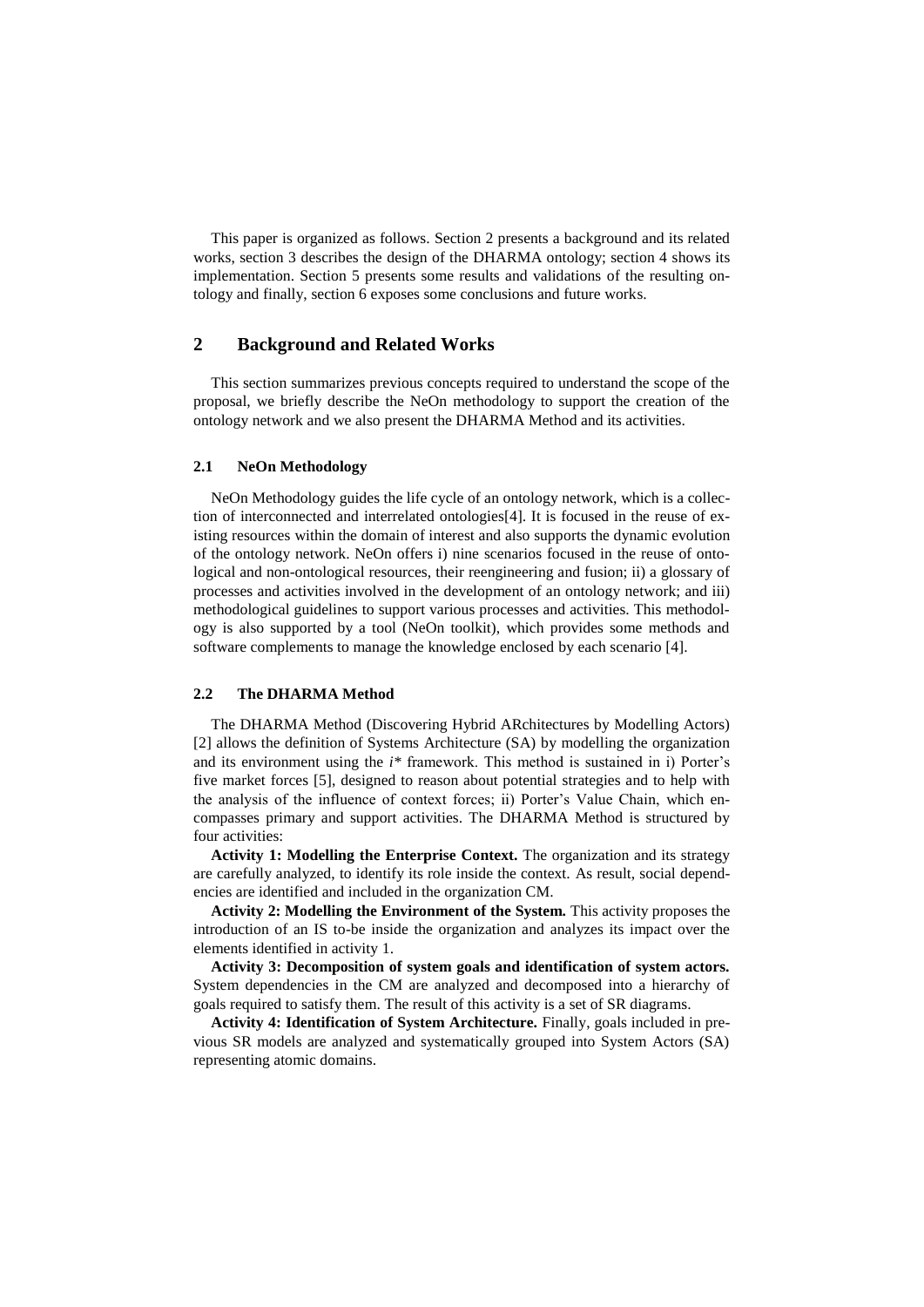#### **2.3 Related Works**

In [6], authors present a meta-model based in ontologies to support the *i\** framework, called OntoiStar, which integrates models representing the *i\** model through the use of ontologies. In [7], authors introduce a methodology for the integration of ontological models of the *i\** framework and its variants, this methodology lead the authors to the definition of a new extended ontology, called OntoiStar+.

Based on the need to perform a semantic analysis of the DHARMA Method, authors in [8] developed an ontology network called DHARMA, by extending OntoiStar+, adding some vocabularies to include concepts of interest for activities 1 and 2 of the DHARMA Method; in this proposal, we aim to complete that extension, adding vocabularies to include concepts for activities 3 and 4, and besides, extend OntoiStar+ ontology to include concepts of the iStar 2.0 standard [9]. As result, we will get a complete ontology network that covers the four activities of the DHARMA method, including concepts related to iStar 2.0 standard.

# **3 Design of the DHARMA Ontology Network**

This section describes the steps performed to design the DHARMA ontology network, following the guidelines proposed in NeOn methodology. This methodology proposes 9 scenarios to create an ontology network [10]. Due to the nature of this project, scenarios 1 (*From specification to implementation*), 3 (*Reusing ontological resources*) and 8 (*Restructuring ontological resources*) will be implemented.

**Scenario 1: From specification to implementation.** In this scenario, functional and non-functional requirements were identified. Functional requirements regarding to activities 1 and 2 of the DHARMA method were presented in [8] and were identified through Competency Questions (CQ); Table 1 shows functional requirements for activities 3 and 4 of the DHARMA method, and new concepts included in iStar 2.0.

| <b>Ontology Requirements Specification – Competence Question Groups</b>                    |  |  |
|--------------------------------------------------------------------------------------------|--|--|
| COG1. Actor Relationship (2 PC)                                                            |  |  |
| CO1. Which are the types of relationship between actors? Partipates In, Is A               |  |  |
| CQ2. Which are the types of relationship between Participates In relations? Part Of, Plays |  |  |
| $COG2$ . Actor $(2 PC)$                                                                    |  |  |
| CQ3. Which are the types of Actors? Agent, Role                                            |  |  |
| CQ4. Which are instances of a type of Actor? Hardware, Software, Human, Organization       |  |  |
| COG3. Intentional Element (IE) (2 PC)                                                      |  |  |
| CQ5. Which are IE types? Goal, Task, Resources, Quality                                    |  |  |
| CQ6. Which is the category of an IE? Maintenance, Process, Query, Transaction              |  |  |
| CQG4. Intentional Element Relationship (3 PC)                                              |  |  |
| CO7. How can two IEs be linked? Refinement, NeededBy, Qualification, Contribution          |  |  |
| CO8. Which are the types of relationship between Refinement links? and/or-refinement       |  |  |
| CQ9. Which are the types of Contribution links? Make, Help, Hurt, Break                    |  |  |

**Table 1.** Excerpt of DHARMA Ontology Requirements Specification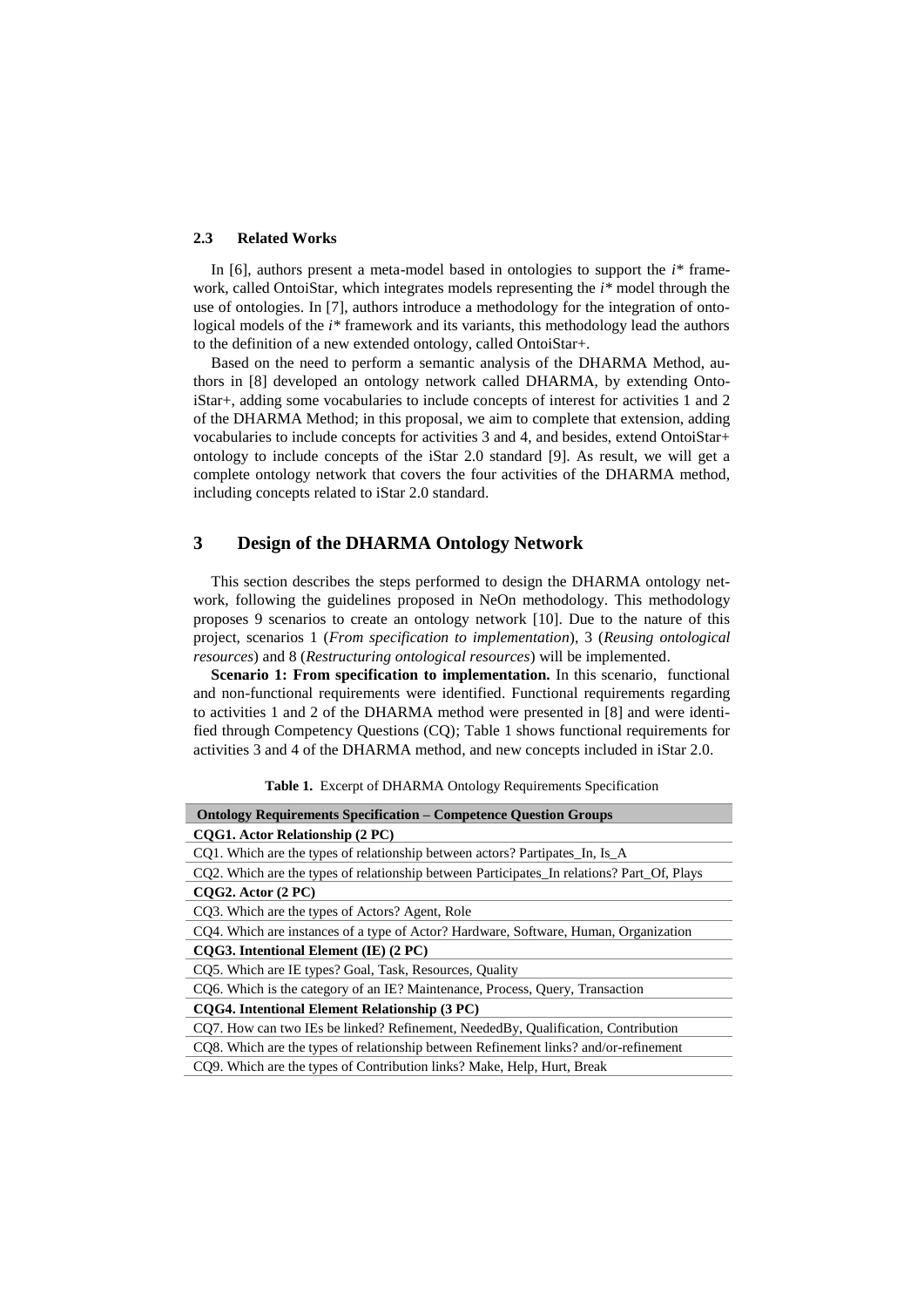**Scenario 3: Reusing Ontological Resources – Methodological guidelines for ontology reuse.** This scenario describes the activities performed in order to reuse ontological declarations.

*Activity 1: Search of ontologies.* To cover the requirements defined in scenario 1, five modular ontologies satisfying the requirements were found: OntoiStar, OntoiStar+, Offer-job [11], Classification [11] and ValueChain. These ontologies conceptualize knowledge regarding to Organizations, Actors, Dependencies, Usability, Organizational Areas and Socio-technical relationships.

*Activity 2: Evaluation of ontologies declaration.* After contrasting the ontologies mentioned in previous paragraph and the stablished requirements, it can be concluded that Offer-job and Classification ontologies will satisfy concepts of Organization, OntoiStar and OntoiStar+ will model concepts of the *i\** notation, answering questions related to socio-technical requirements, and ValueChain ontology will be used to satisfy requirements related to organizational areas.

*Activity 3: Selection of ontologies declaration.* Offer-job, Classification and ValueChain ontologies are used entirety in the ontology network, as they satisfy requirements analyzed in previous activity. As mentioned in section 2.3, OntoiStar+ is an extension of OntoiStar, so, we decided to use OntoiStar+ in our ontology network. For concepts regarding to the DHARMA method activities and functional requirement presented in Table 1 we will perform an enrichment process, which will be presented in section 4.

*Activity 4: Integration of ontologies declaration.* Based in the guidelines stablished in [13], two integration models for the creation of the ontology network will be performed: Reuse of ontologies as they are defined (applicable to OntoiStar+ and Value-Chain ontologies) and Ontological reengineering (applicable to Offer-job and Classification ontologies as they include irrelevant definitions for the DHARMA method).

*Activity 5: Local inconsistences detection.* Offer-job and classification ontologies include a third ontology called Region to define the language, weather and geographical region, as this information is irrelevant for the DHARMA network ontology, we have decided to delete it.

**Scenario 8: Restructuring ontological resources.** Explained in section 4.

### **4 Extension of the DHARMA Ontology Network**

In this section, we will describe the enrichment process of the DHARMA ontology, using scenario 8 *Restructuring ontological resources* based in requirements CQG2, CQG3 and CQG4 (see Table 1). NeOn Toolkit and Protégé were used to extend the DHARMA ontology network. Figure 1 shows the resulting network, where Classification**,** Ofer-job, ValueChain and OntoiStar are ontological resources, while DHARMA and iStar 2.0 represent knowledge from external sources that have been conceptualized into the ontology network. Text over each link describes the relationship between concepts. As an example, let's consider the relationship "*has organization industry*" link, which has as source *Organization* concept (from classification ontology) and target *Industry* concept (from Offer-job ontology).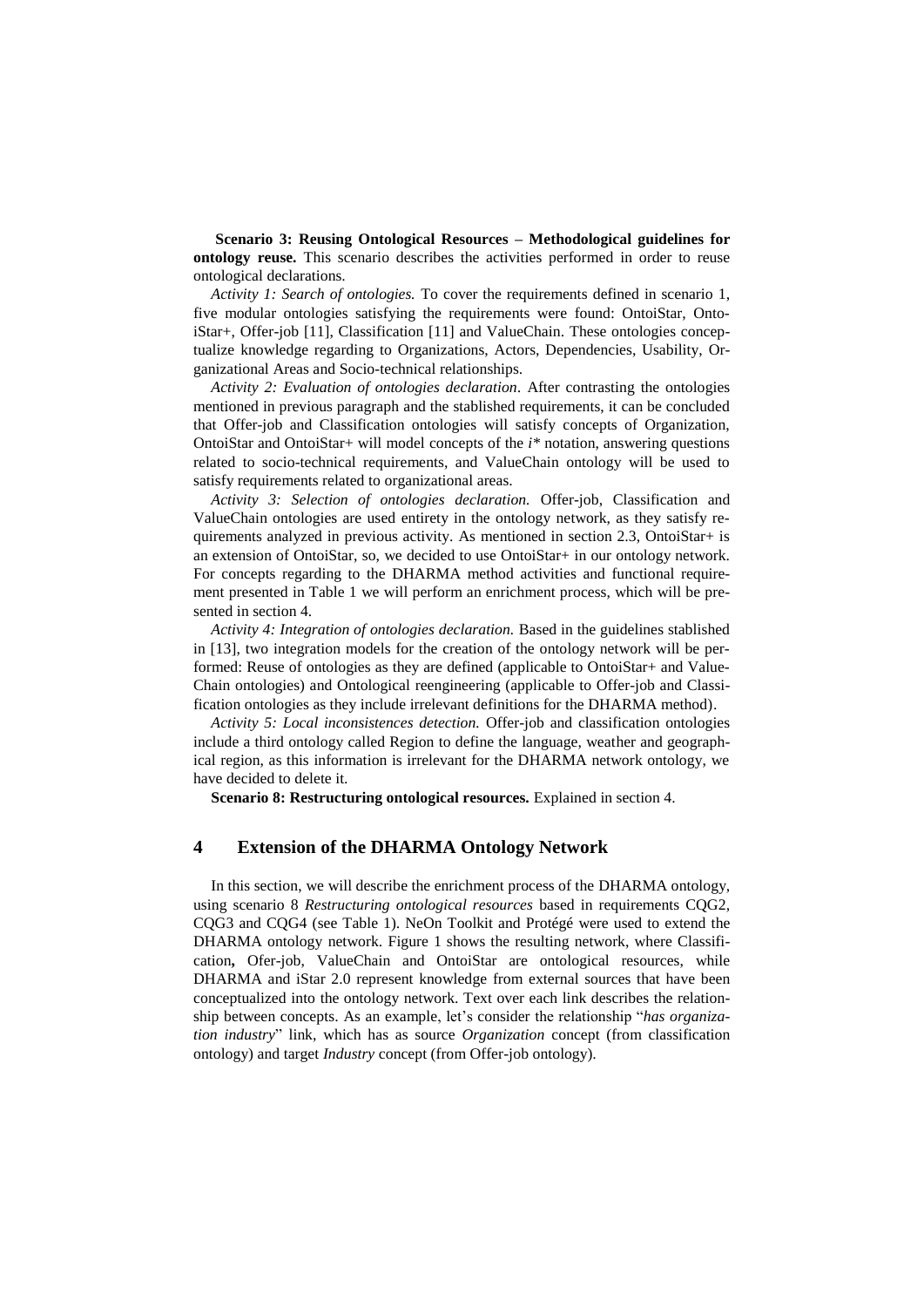

**Fig. 1.** DHARMA Ontology Network

The process to transform concepts into ontological constructors is based in the 5 transformation rules exposed in [6], where, i)each concept, concept relation and enumeration class is represented as a class in OWL [12]; ii) each enumeration element is represented as a class instance in OWL; iii) each class property is represented through axioms in OWL; iv) each association is represented as an object property in OWL; v) each enumeration and primitive data are represented as a data property in OWL.

# **5 Results and Validation**

The DHARMA ontology network is composed by 4 ontologies (OntoiStar+, Offerjob, Classification and ValueChain), additional concepts of the DHARMA method and iStar 2.0. The resulting ontology has a total of 856 *classes*, 72 *Data Properties*, 175 Object Properties and 20 *Annotation properties.* The URI of the DHARMA ontology is *[http://www.ucuenca.edu.ec/ontologies/DHARMA.owl#.](http://www.ucuenca.edu.ec/ontologies/DHARMA.owl)*

The ontology was validated by annotating different CM analyzed in [13]. Due to the complexity of creating a semantic repository, this work presents a brief evaluation. The following example shows an SPARQL [14] query answering the questions included in CQG2 (see Table 1). Table 2 shows the result for an actor (UC) where variables *type* and *name* are concepts from DHARMA ontology and *instance* is a concept from OntoiStar+ ontology (and specified in iStar 2.0).

```
PREFIX dharma: <http://www.ucuenca.edu.ec/ontologies/DHARMA.owl#>
PREFIX rdfs: <http://www.w3.org/2000/01/rdf-schema#>
SELECT ?type, ?instance WHERE
dharma:Actor/UC a ?instanceC. ?dharma:Actor/UC rdfs:label ?name.
dharma:Actor/UC dharma:has_Actor_TypeActor_source_ref ?typeC.<br>?instanceC rdfs:label ?instance. ?typeC rdfs:label ?type.}
?instanceC rdfs:label ?instance.
```

| Variable | <b>Result</b> | Ontology                                         |
|----------|---------------|--------------------------------------------------|
| Name     | UC            | http://www.ucuenca.edu.ec/ontologies/DHARMA.owl# |
| Type     | Organization  | http://www.ucuenca.edu.ec/ontologies/DHARMA.owl# |
| Instance | Agent         | http://www.cenidet.edu.mx/OntoiStar.owl          |

**Table 2.** SPARQL Query